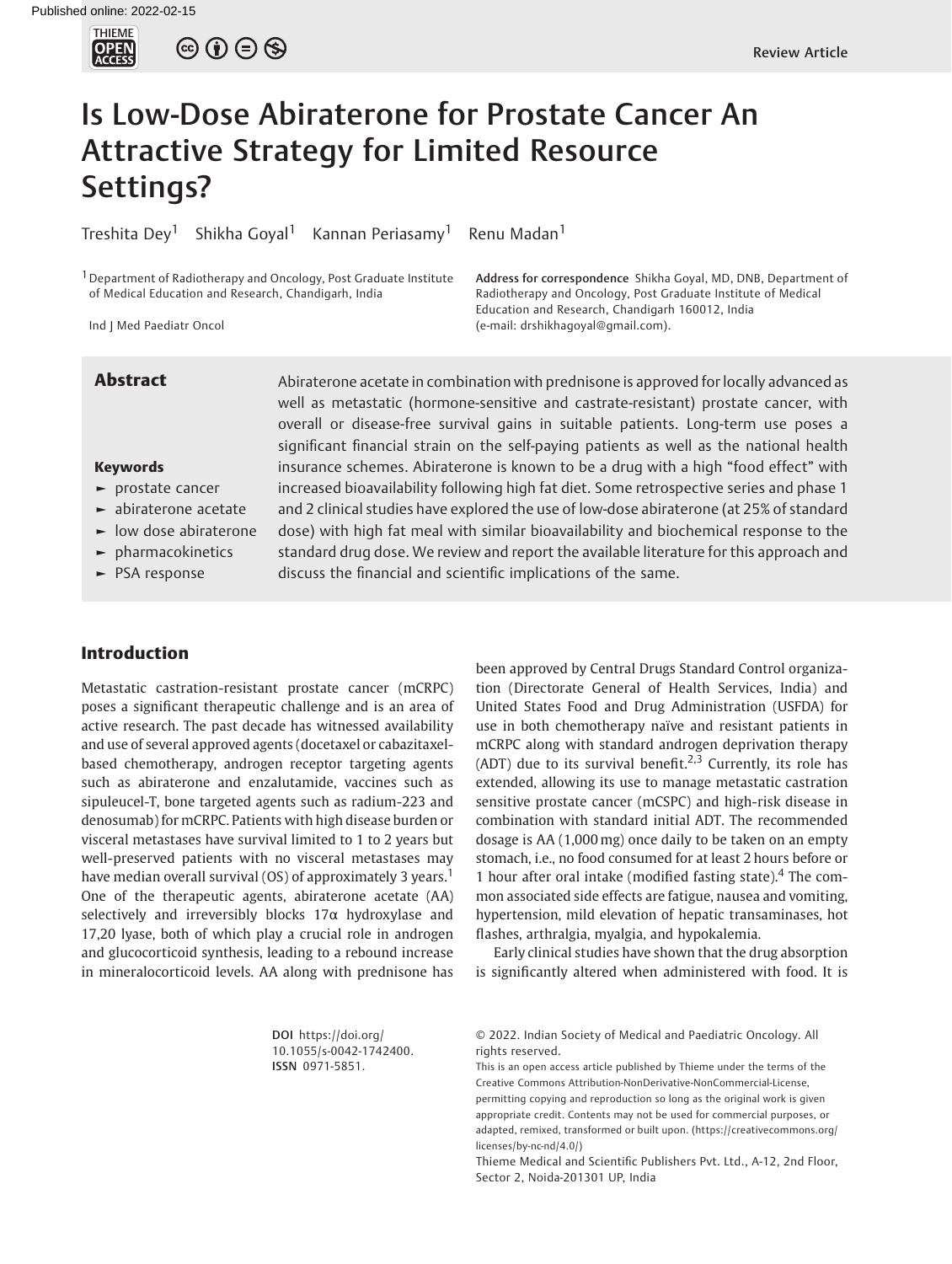recommended that AA not be taken with food to keep the drug toxicity low and avoid erratic dosing effects due to its highly lipophilic nature. "Food effect" for AA is probably the largest among the commercially available drugs.<sup>5,6</sup> According to drug label information, the blood level of AA rises five to sevenfold when administered with low fat meal (7% fat, 300 calories) and 10 to 17 times with high fat meal (57% fat, 825 calories).<sup>7</sup> Hence, a few trials have explored the low dose AA regimen with food considering the potential economic gain and possible lower toxicity profile for the patient, while removing the need for fasting. In this short literature review, we discuss the evidence that may favor an alternate approach of giving low dose AA as opposed to the standard regimen.

### Methods

A PubMed search using MeSH terms "abiraterone acetate" and "prostate neoplasms" within English language yielded 499 entries. The abstracts of all of these were hand-sorted to identify pharmacologic and clinical studies exploring alternate dose regimes or drug formulations of AA. Cross-references of the identified studies were further screened for additional studies exploring the same subject, and abstracts of the selected references were also screened for possible inclusion. Since the usage of abiraterone is relatively recent and the data on alternate regimes of the drug are sparse, the preclinical and clinical data are synthesized in the form of a narrative review.

#### Pharmacokinetics

Extensive in vitro studies have analyzed the metabolism and elimination of abiraterone in human liver microsomes and cryopreserved hepatocyte cell lineage.<sup>4</sup> After administration, ester hydrolysis converts AA to its active metabolite, abiraterone. Further metabolism by hydroxylation and sulfation and finally conjugation by UDP-glucuronyl transferase gives rise to its chief circulating form, abiraterone sulfate.

It has been seen that following oral administration of 1,000 mg AA, the plasma abiraterone concentration rises rapidly to reach the maximum concentration in approximately 2 hours. The mean half-life for elimination is 16 hours. Hence, approximately 90% of the drug is eliminated via feces and urine 96 hours after the oral intake. A study on healthy volunteers showed that those taking AA with high fat meals attained a plasma concentration 4.6 times higher than those taking it with low-fat meals. $8$  This led to the observation that food intake might alter the absorption of AA in patients of prostate cancer.

Phase 1 studies (COU-AA-008, COU-AA-009, COU-AA-014) that explored AA pharmacokinetics in healthy males after a single dose defined a fasting state as overnight 10 hours fasting with no food intake for at least 4 hours after AA as well,  $7,8$  Based on data from these three phase 1 studies, a phase 1b study and two phase 3 studies comprising patients of mCRPC (both chemotherapy naïve and docetaxel pre-treated), Stuyckens et al evaluated a clinical model to determine the covariates affecting the pharmacokinetics of AA.<sup>9</sup> They found that plasma concentration of AA was 3.8 and

7.6 times higher when consumed 30 minutes after a low fat (298.7 cal) and a high fat (826.3 cal) meal, respectively, as compared with fasting state. The metabolism of AA was similar in both chemotherapy naïve as well as docetaxel pre-treated patients. However, when taken in the modified fasting state as per recommendation, the bioavailability increased to 1.14 times that of fasting state. The modified fasting state was defined when AA was taken at least 2 hours after a meal or an hour before a meal, and this modified fasting schedule was used for subsequent clinical studies.<sup>9</sup> However, in this study, the authors did not consider dose reduction of AA from 1,000 mg to achieve similar plasma concentration when combined with food.

Another study explored the pharmacokinetic profile of AA in modified fasting state versus low fat (7.3% fat) and high fat meals (56.5% fat) in both healthy subjects as well as mCRPC patients.<sup>10</sup> This was indeed a dose-escalation study with respect to the fat content of the meal, to determine the doselimiting toxicities of AA. In healthy subjects, abiraterone area under curve (AUC) was approximately five times higher after a low-fat meal and 10 times higher after high-fat meal as compared with overnight fasting state. However, in mCRPC patients, the AUC of AA was almost similar in modified fasting state and when consumed with low fat meal but two times higher with high fat meals. The median time to reach maximum concentration also varied between these groups (2 hours for fasting, 2.5 hours with low-fat meal, and 4 hours with high-fat meal). No subjects or patients experienced any grade 3 or higher treatment-emergent adverse effects, and the adverse effects did not vary with the timing of drug in relation to food intake. The difference in AUC of fed states in healthy subjects and mCRPC patients was attributed to small patient numbers, possibly different gastric emptying times between young healthy volunteers and older mCRPC patients, and the impact of concomitant drugs affecting AA or steroid metabolism in patients.

Another phase I dose-escalation trial assessed the safety and effects on prostate-specific antigen (PSA) and androgen levels in chemotherapy naïve progressive CRPC in fasted and fed cohorts with AA doses of 250 mg, 500 mg, 750 mg, and  $1,000$  mg.<sup>11</sup> No dose-limiting adverse events were noted. Grade 3 hypertension (12%) and hypokalemia (6% grade 3, 3% grade 4) were the most frequently observed serious toxicities that responded well to medical management. Substantial decline in serum levels of androgen and rise in mineralocorticoids were observed with all doses. The plasma levels of abiraterone were higher across all doses in fed state compared with fasting indicating its enhanced absorption with food intake.

The Dutch Pharmacology Oncology Group undertook a therapeutic drug monitoring (TDM) program to analyze the minimum plasma concentration of AA.<sup>12</sup> They observed that clinical efficacy was not attained in nearly 40% patients if the plasma drug concentration fell below 8.4 ng/mL. If the minimum concentration  $(C_{\text{min}})$  of AA taken in modified fasting state dipped below 8.4 ng/mL, a pharmacokinetic intervention was done, i.e., patients were instructed to consume AA with light meal or snack, but not with high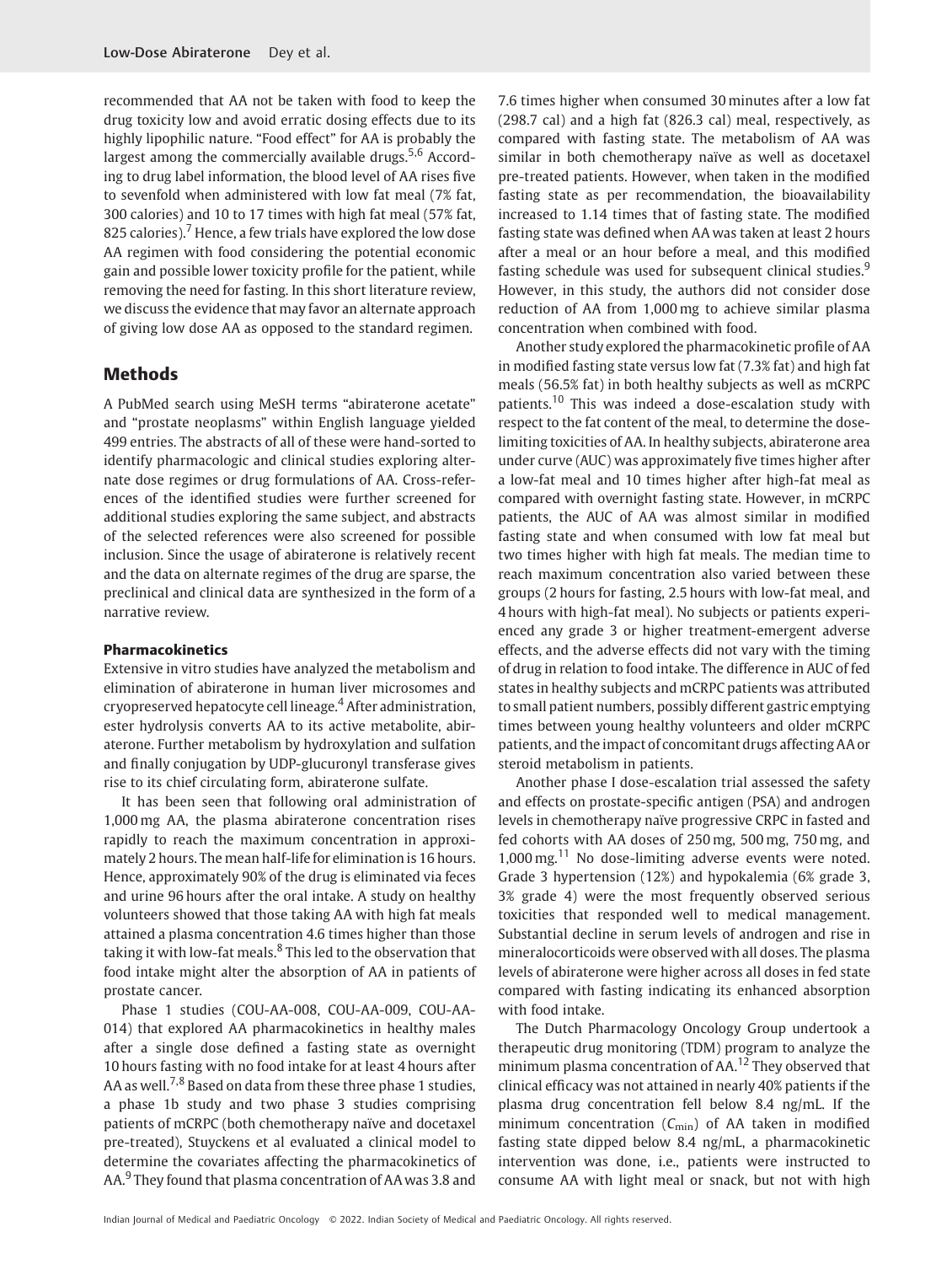fat meal, and this led to 87.5% patients eventually having an adequate exposure ( $C_{\text{min}} \geq 8.4$  ng/mL); the exposure in others could not be determined due to progression-related treatment discontinuation. They proposed TDM to be an effective strategy to optimize drug exposure with concomitant food intake and thereby, improve biochemical control.

An Indian study highlighted that food enhanced pharmacokinetics when they compared the standard dose of AA (1,000 mg in modified fasting state) and low dose 250 mg AA with low fat meal (7% fat) in mCRPC patients.<sup>13</sup> There was no significant difference between the maximum plasma concentration achieved or the mean AUC although the trough concentration was significantly lower in the low dose arm.

Thus, across all the pharmacokinetic studies, it has been unanimously seen that bioavailability and serum concentration of AA increase in the presence of food but not at the cost of increased toxicity. Hence, low dose regimen may be explored as a cost-effective approach, provided the biochemical control and disease-free survival are neither compromised, nor is there higher toxicity.

#### Clinical Efficacy

The randomized study by de Bono et al established the OS gain (14.8 months vs. 10.9 months,  $p = 0.001$ ) with standard dose AA (1,000 mg daily) over placebo in mCRPC in docetaxel-pretreated patients.<sup>14</sup>

Attempts to reduce dose to 750 mg daily in elderly patients ( $\geq$ 85 years) with several comorbidities and performance status  $\leq$ 2 without altering the food intake pattern have yielded comparable OS of 14.3 months with no unexpected increase in toxicity in small studies.<sup>15</sup>

A retrospective study on mCRPC patients at Princess Margaret Hospital described experience with low dose AA (250 or 500 mg) with similar PSA response rate, biochemical PFS, and OS for standard and low dose AA patients.<sup>16</sup>

A phase II trial by Szmulewitz et al enrolled patients with progressive CRPC and compared standard dose schedule (AA 1,000 mg in modified fasting state) and low dose schedule (AA 250 mg with low fat meal).<sup>17,18</sup> A greater decline in serum PSA levels was observed in the low dose arm, thus establishing its non-inferiority. At 12 weeks, the observed PSA response rate was 58% in the low dose and 50% in the standard dose arm, median PFS being 8.6 months in both groups. Despite the similar decline in androgen levels in both groups, abiraterone concentrations (both maximum and trough) were higher in the standard dose arm. Interestingly, the frequency of grade 3 or higher adverse events was more in low dose arm (32.4 vs. 17.6%), although not clinically significant. This study has been criticized for possible drug non-compliance within the AA arm as the median PFS in this study compares with the prednisone arm of COU-AA-302 trial (8.3 months) while that in the AA (1,000 mg) arm of COU-AA-302 trial was 16.5 months.<sup>19</sup> Of note, the biochemical PFS was not a study end point in COU-AA-302 trial, the aforementioned PFS values being radiographic PFS, and the PSA response at 12 weeks was 62% in the study arm (vs. 24% in prednisone arm),

closer to the low dose abiraterone arm of Szmulewitz's study.17,19 Unfortunately, since Szmulewitz's study did not require patients to follow-up after PSA progression, and did not collect data on radiographic PFS or OS, its direct applicability in the setting of CRPC will not be validated even on future follow-up.

#### Other Approaches to Improve Bioavailability

Apart from dietary modifications, various drug manufacturers have devised strategies to reduce particle size, alternate compounds such as abiraterone hydrochloride monohydrate salts with improved solubility, nano-amorphous AA with better permeability, and combination of reduced size and inclusion of excipients such as surfactants (SoluMatrix fine particle technology: Yonsa). These formulations overcome the food effect of AA, and lower doses (250 mg of nano-amorphous AA or 500 mg of Yonsa) are bioequivalent to conventional AA doses, with similar PSA response and testosterone reduction in phase 1 and 2 studies.<sup>5,20–22</sup>The fine particle abiraterone formulation has been suggested as an alternative by National Comprehensive Cancer Network (NCCN) guidelines version  $1.2022$ <sup>23</sup> It has been suggested by some investigators that reliable assays for TDM or adrenal androgen pharmacodynamics may ensure better titration and compliance of drug dosage. $24$ 

#### Cost Benefit Analysis

The economic gain attained by using low dose AA with low fat meal evokes great interest. In the United States, the approximate retail cost of AA is approximately USD 10,000 per month. For metastatic CRPC, the median radiographic progression free survival is 16.5 months, and assuming the same as median duration of therapy for these patients, the average cost per patient (for AA 1,000 mg/d) would be USD 165,000 (10,000  $\times$  16.5).<sup>17,19</sup> If low dose abiraterone can be used instead, the cost would be a quarter (USD 41,250) of this, and the average lifetime financial gain per patient would be more than USD 120,000 (165,000  $\times$  0.75 = 123,750 USD). In mCSPC, AA use increases the median radiographic PFS to 33 months as per LATITUDE trial data.<sup>25</sup> The cost per patient taking AA 1,000 mg/d for this duration would be USD 330,000 (10,000  $\times$  33); with low dose AA, the per capita cost would just be a quarter of this (USD 82,500) and the per capita savings with low dose abiraterone could go up to USD 250,000 (330,000  $\times$  0.75 = 247,500). Utilization of low dose abiraterone would result in annual savings of approximately USD 700 millions of Medicare cost. $26$  In the Indian context, where the cheapest generic drug costs nearly USD 110 a month, the average saving per patient would be approximately USD 1360 [(110  $\times$  16.5)  $\times$  0.75 = 1,361.75] for mCRPC and USD 2700 for mCSPC  $[(110 \times 33) \times 0.75 = 2,722.50)$ . To put this in perspective, the per capita gross national income in India is approximately USD 1900 for the year 2020-21, and the national insurance scheme for the underprivileged (Ayushman Bharat Pradhan Mantri Jan Aarogya Yojna) offers a total assistance of up to USD 700 per capita.<sup>27,28</sup> With the use of AA for certain locally advanced cases as per STAM-PEDE, the applicability of this equation would happen across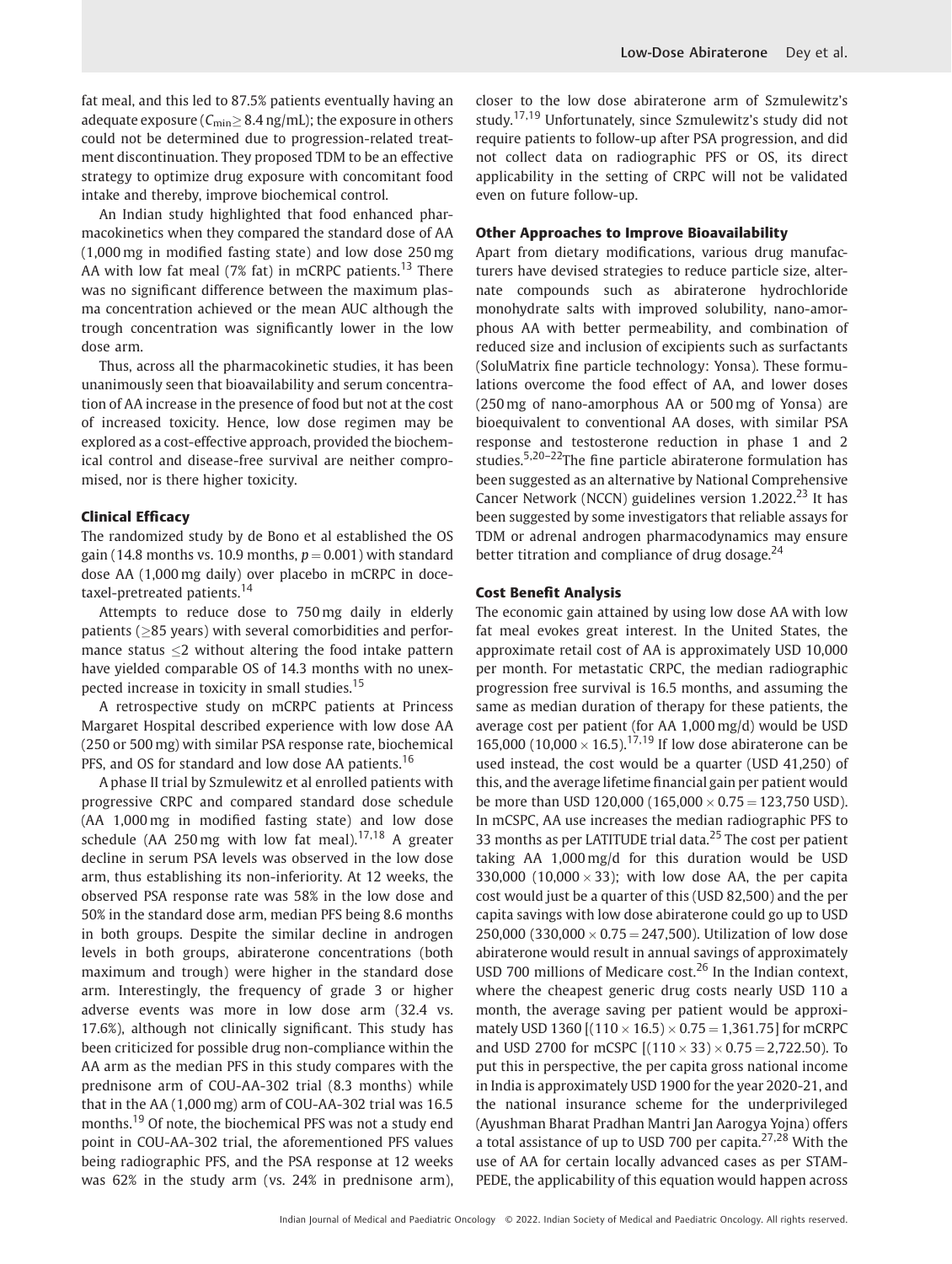a larger population, and if low dose abiraterone is indeed proven useful, it would translate into a much higher national saving.<sup>29</sup>

Several analyses have surmised that abiraterone is not a cost-effective strategy with incremental cost effectiveness ratio (ICER) higher than accepted standards; consequently, the drug has been denied inclusion into the reimbursement schemes for several countries including Sweden and Brazil.<sup>30</sup> University of Hong Kong has also published a cost effectiveness analysis comparing AA with docetaxel-based approaches for mCSPC, based on two outcomes—quality-adjusted life years (QALY) and ICER. They determined that AA improved QALY over docetaxel but would be more cost effective than docetaxel only if its cost were reduced by at least 63%; low dose AA could potentially bridge this gap.<sup>31</sup>

#### Perspectives of Practitioners

A survey of 118 Indian medical oncologists revealed that despite lack of strong evidence, nearly 62% were using low dose abiraterone either routinely (6.8%) or in resource limited setting (55.1%), 29% were willing to switch to this practice, and only a little under 10% were reluctant in using it. $32$  Nearly 60% were aware of Szmulewitz's phase 2 trial in 2018 and almost 75% were already aware that NCCN guidelines (version 2.2019) had included low dose abiraterone as an option. The latest NCCN guidelines (version 2.2022) continue to recommend this despite the lack of a phase 3 trial, and also state that lower financial toxicity of low dose abiraterone may ensure better compliance. $23$  As per interventional pharmacoeconomics principle, wherein studies are designed with intervention and a biomarker like serum PSA, dehydroepiandrosterone, or cortisol are studied, there is a strong case to consider low dose abiraterone as a phase 3 study will not be done by companies.<sup>33</sup>

#### Challenges with Low Dose Abiraterone

Patients from different backgrounds and ethnicities may not find the high or low fat content of meal palatable for long periods, and compliance may be an issue. Also, certain comorbid conditions may place further restrictions on the dietary constituents and patterns. A fasting or modified fasting state is easier to adhere to and understand compared with a fixed fat concentration. Patients with cachexia or anorexia would be unable to consume the prescribed high fat. Evidenced by pharmacokinetic studies showing variability in bioavailability with low and high fat content, there may be potential under- or overdosing with erratic adherence leading to inconsistent benefit although safety appears to be unaltered. Lack of availability of 250 mg formulation in certain regions such as Europe limits usage even for compassionate use, leading to high financial toxicity.<sup>34</sup>  $\sim$ **Table 1** lists the available strengths of innovator and generic AA in several countries along with retail price.

To overcome the constraint of availability, Szmulewitz et al have recommended alternate day use of 500 mg formulation in resource-constrained settings based on small data on AA use for other indications, or single-arm clinical trials exploring this approach with measurement of androgen levels.<sup>35</sup>

| S No | Country        | Abiraterone acetate<br>strengths available | Approximate cost<br>of 30 days of<br>therapy (USD) | Any national schemes                                                                   | Source                                                                                 |
|------|----------------|--------------------------------------------|----------------------------------------------------|----------------------------------------------------------------------------------------|----------------------------------------------------------------------------------------|
|      | USA            | 500 mg<br>250 mg                           | 10,000 (240-840<br>for generics)                   | pharmacies (50-97%<br>Discounted through<br>insurance cover and<br>covered)            | www.drugs.com/price-guide/abiraterone<br>https://www.goodrx.com/zytiga                 |
|      | Canada         | 250 mg<br>500 mg                           | $(380)$ for<br>generi<br>3470                      | Discounted through national<br>health scheme (80-100%<br>covered)                      | www.canadadrugstore.com/zytiga-abiraterone<br>www.canadianpharmacyking.com/drug/zytiga |
|      | United Kingdom | 500 mg                                     | 3900                                               | Health Service, NHS (80-90%<br>Discounted through National<br>covered)                 | http://bnf.nice.org.uk/medicinalforms/abiraterone-acetate.html                         |
|      | Australia      | 250 mg<br>500 mg                           | 2460                                               | Scheme, PBS (>99% covered,<br>Pharmaceutical Benetits<br>Discounted through<br>30 USD) | https://www.pbs.gov.au/medicine/item/11206T                                            |
|      | India          | 500 mg (generics)<br>250 mg                | $(110 - 400$<br>for generics)<br>2000              | Discounted through patients<br>assistance programmes of                                | https://www.1mg.com/drugs/                                                             |

Indian Journal of Medical and Paediatric Oncology © 2022. Indian Society of Medical and Paediatric Oncology. All rights reserved.

Table 1 Available data on the strengths of abiraterone acetate, cost of 30-day therapy, and any national schemes that cover the cost

strengths of

Available data on the

Table 1

abiraterone acetate, cost of 30-day therapy, and

cost the o

any national schemes that cover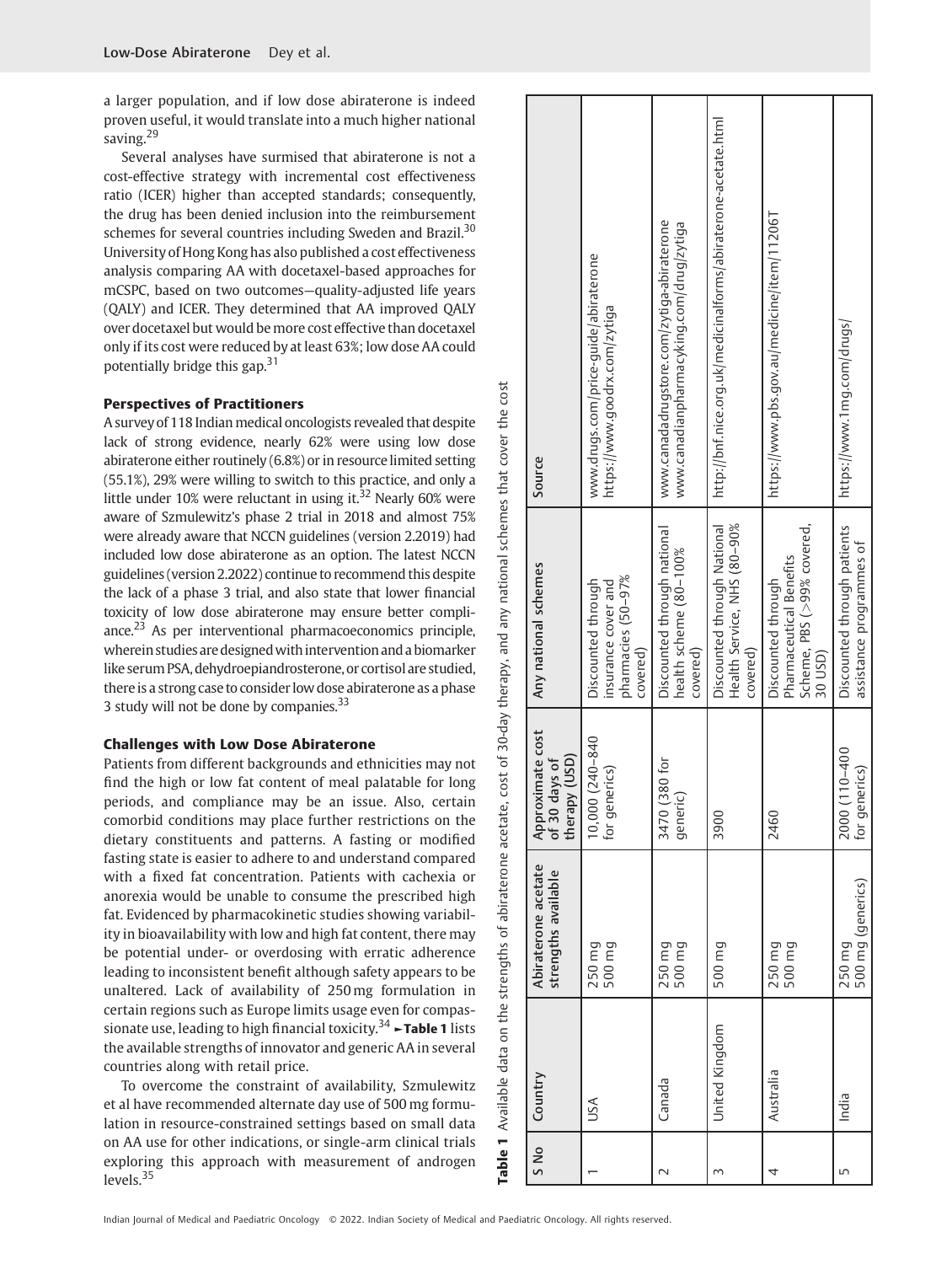| L<br>ı |
|--------|
| ۴      |
|        |
|        |
|        |

| S No                     | Country           | Abiraterone acetate<br>strengths available                         | Approximate cost<br>of 30 days of<br>therapy (USD)     | Any national schemes                                                         | Source                                                                                                                     |
|--------------------------|-------------------|--------------------------------------------------------------------|--------------------------------------------------------|------------------------------------------------------------------------------|----------------------------------------------------------------------------------------------------------------------------|
|                          |                   |                                                                    |                                                        | individual companies by<br>$20 - 30%$                                        |                                                                                                                            |
| 6                        | China             | 250 mg                                                             | for generics)<br>%06) 000                              | insurance (70% covered)<br>government and health<br>Discounted through       | https://www.xian-janssen.com.cn/en/                                                                                        |
| $\overline{\phantom{0}}$ | Japan             | 250 mg                                                             | 3800                                                   | Discounted through national<br>health insurance (70%<br>covered)             | japan-drug-costs-surge-diabetes-and-cancer-win-healthy-premiums<br>https://www.evaluate.com/vantage/articles/analysis/big- |
| $\infty$                 | Bahrain           | 250 mg                                                             | 2800                                                   |                                                                              | https://www.nhra.bh/Departments/PPR                                                                                        |
| G                        | South Africa      | 250 mg                                                             | 2400                                                   |                                                                              | https://canceralliance.co.za/important-new-report-on-patent-<br>barriers-to-cancer-treatment-in-sa-released/               |
| $\supseteq$              | Egypt             | 250 mg<br>500 mg                                                   | 3000                                                   |                                                                              | http://egyptiandrugstore.com/                                                                                              |
| $\overline{-}$           | Kenya             | 500 mg<br>250 mg                                                   | 2000                                                   | National Hospital Insurance<br>Discounted 50% through<br>Fund                | https://khusoko.com/2019/02/11/nhif-janssen-partner-<br>to-enhance-access-to-prostate-cancer-drugs/                        |
| $\overline{C}$           | Trinidad & Tobago | 250 mg (some<br>generics only)<br>500 mg                           | available at approx.<br>5000 (generic<br>15-20% price) | Individual pharmacies offer at<br>50-60% discount                            | https://caricom.org/                                                                                                       |
| $\tilde{1}$              | Brazil            | 500 mg<br>250 mg                                                   | for generics)<br>3000 (2000                            |                                                                              | https://br.kairosweb.com/precio/                                                                                           |
| $\overline{4}$           | Denmark           | 500 mg                                                             | 3350                                                   |                                                                              | https://www.medicinpriser.dk/default.aspx                                                                                  |
| ίņ                       | Sweden            | 250 mg<br>500 mg                                                   | 2900                                                   |                                                                              | https://www.tlv.se/                                                                                                        |
| $\overline{1}$           | Germany           | generics only)<br>500 mg<br>250 mg<br>(some                        | 6150                                                   | covers reduce cost by 30%<br>Pharmacies and insurance                        | https://www.rote-liste.de/suche/stoff/125012/Abirateron                                                                    |
| $\overline{1}$           | Spain             | 500 mg                                                             | 4000                                                   |                                                                              | https://www.ema.europa.eu                                                                                                  |
|                          |                   | In Europe, 250 mg is available only as generics in some countri    |                                                        | es. Generic drugs cost <a>&gt;<d< a="">75% of the original molecule</d<></a> |                                                                                                                            |
|                          |                   | NHS, National Health Service; PBS, Pharmaceutical Benefits Scheme. |                                                        |                                                                              |                                                                                                                            |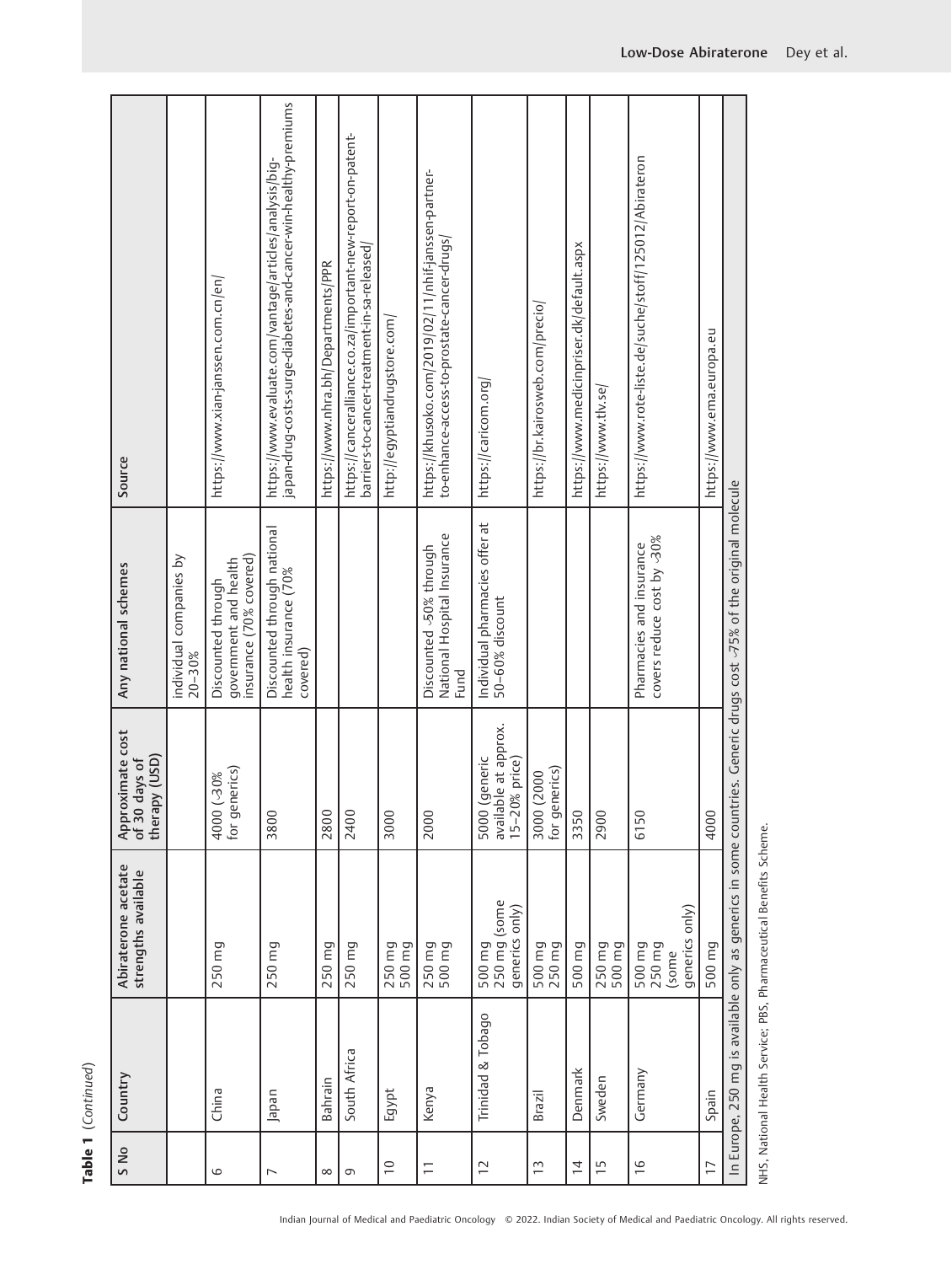## Conclusion

The available evidence from pharmacokinetic studies and a phase 2 clinical study shows encouraging trends of using low dose abiraterone with non-inferior biochemical response in short term, making it an attractive option especially for patients and national health schemes due to better economic viability. However, this proposition possibly does not seem lucrative for the drug manufacturing and marketing firms evidenced by lack of any ongoing or planned phase 3 studies exploring this possibility further. The onus of establishing any utility of low dose abiraterone lies with the independent investigators and academic institutions through initiation of investigator-initiated studies. If any phase 3 data are not generated, we would not have any justification to offer low dose abiraterone in the clinic except for compassionate use in patients who are otherwise not able to afford any therapy when not supported by national insurance. Unless we know that reducing the dose would not compromise on the survival gains achieved over ADT alone or prednisone, we would not be serving our patients well despite the cost reduction. Possibly the newer formulations of abiraterone such as nanoamorphous or fine particle agents would be tested further and emerge as alternatives with a viable cost.

#### Authors' Contribution

T.D. contributed toward Concept, design, definition of intellectual content, literature search, data acquisition, data analysis, statistical analysis, manuscript preparation, and manuscript review. S.G. worked toward concept, design, definition of intellectual content, literature search, clinical studies, data acquisition, data analysis, statistical analysis, manuscript preparation, manuscript editing, and manuscript review. K.P. defined intellectual content and did data acquisition and manuscript review. R.M. contributed toward concept, design, literature search, data acquisition, data analysis, manuscript editing, and manuscript review.

Sources of Support None.

Conflict of Interest None declared.

#### Acknowledgments

None.

The manuscript has been read and approved by all the authors, the requirements for authorship have been met as specified by the journal, and each author believes that the manuscript represents honest work.

#### References

- 1 Ingrosso G, Detti B, Scartoni D, et al. Current therapeutic options in metastatic castration-resistant prostate cancer. Semin Oncol 2018;45(5-6):303–315
- 2 Central Drugs Standard Control Organisation, Directorate General Of Health Services. (Ministry of Health & Family Welfare, Govern-

ment of India). Accessed December 07, 2021 at: [https://cdscoon](https://cdscoonline.gov.in/CDSCO/Drugs)[line.gov.in/CDSCO/Drugs](https://cdscoonline.gov.in/CDSCO/Drugs)

- 3 United States Food and Drug Administration Accessed December 07, 2021 at: [https://www.fda.gov/drugs/resources-informa](https://www.fda.gov/drugs/resources-information-approved-drugs/fda-approves-abiraterone-acetate-combination-prednisone-high-risk-metastatic-castration-sensitive)[tion-approved-drugs/fda-approves-abiraterone-acetate-combi](https://www.fda.gov/drugs/resources-information-approved-drugs/fda-approves-abiraterone-acetate-combination-prednisone-high-risk-metastatic-castration-sensitive)[nation-prednisone-high-risk-metastatic-castration-sensitive](https://www.fda.gov/drugs/resources-information-approved-drugs/fda-approves-abiraterone-acetate-combination-prednisone-high-risk-metastatic-castration-sensitive)
- 4 Zytiga prescribing information. 2018 Accessed December 07, 2021 at: [https://www.accessdata.fda.gov/drugsatfda\\_docs/label/](https://www.accessdata.fda.gov/drugsatfda_docs/label/2018/202379s024lbl.pdf) [2018/202379s024lbl.pdf](https://www.accessdata.fda.gov/drugsatfda_docs/label/2018/202379s024lbl.pdf)
- 5 Schultz HB, Meola TR, Thomas N, Prestidge CA. Oral formulation strategies to improve the bioavailability and mitigate the food effect of abiraterone acetate. Int J Pharm 2020;577:119069
- 6 Geboers S, Stappaerts J, Mols R, et al. The Effect of food on the intraluminal behavior of abiraterone acetate in man. J Pharm Sci 2016;105(09):2974–2981
- 7 Center for Drug Evaluation and Research. Application number: 202379Orig1s000. Clinical pharmacology and biopharmaceutics review(s). Accessed December 07, 2021 at: [https://www.access](https://www.accessdata.fda.gov/drugsatfda_docs/nda/2011/202379orig1s000clinpharmr.pdf)[data.fda.gov/drugsatfda\\_docs/nda/2011/202379orig1s000clin](https://www.accessdata.fda.gov/drugsatfda_docs/nda/2011/202379orig1s000clinpharmr.pdf)[pharmr.pdf](https://www.accessdata.fda.gov/drugsatfda_docs/nda/2011/202379orig1s000clinpharmr.pdf)
- 8 Acharya M, Bernard A, Gonzalez M, Jiao J, De Vries R, Tran N. Openlabel, phase I, pharmacokinetic studies of abiraterone acetate in healthy men. Cancer Chemother Pharmacol 2012;69(06): 1583–1590
- 9 Stuyckens K, Saad F, Xu XS, et al. Population pharmacokinetic analysis of abiraterone in chemotherapy-naïve and docetaxeltreated patients with metastatic castration-resistant prostate cancer. Clin Pharmacokinet 2014;53(12):1149–1160
- 10 Chi KN, Spratlin J, Kollmannsberger C, et al. Food effects on abiraterone pharmacokinetics in healthy subjects and patients with metastatic castration-resistant prostate cancer. J Clin Pharmacol 2015;55(12):1406–1414
- 11 Ryan CJ, Smith MR, Fong L, et al. Phase I clinical trial of the CYP17 inhibitor abiraterone acetate demonstrating clinical activity in patients with castration-resistant prostate cancer who received prior ketoconazole therapy. J Clin Oncol 2010;28 (09):1481–1488
- 12 Groenland SL, van Nuland M, Bergman AM, et al; Dutch Pharmacology Oncology Group (DPOG) Concomitant intake of abiraterone acetate and food to increase pharmacokinetic exposure: real life data from a therapeutic drug monitoring programme. Eur J Cancer 2020;130:32–38
- 13 Meenu M, Sahoo RK, Seth A, Das U, Valpandian T, Arya DS. Food enhanced pharmacokinetics for clinical translation of low dose abiraterone acetate in metastatic castration-resistant prostate cancer. J Cancer Sci Clin Ther. 2020;4(03):314–324
- 14 de Bono JS, Logothetis CJ, Molina A, et al; COU-AA-301 Investigators. Abiraterone and increased survival in metastatic prostate cancer. N Engl J Med 2011;364(21):1995–2005
- 15 Petrioli R, Francini E, Fiaschi AI, et al. Reduced dose of abiraterone acetate with concomitant low-dose prednisone in the treatment  $of > 85$  year-old patients with advanced castrate-resistant prostate cancer. Anticancer Res 2015;35(05):3097–3102
- 16 Leibowitz-Amit R, Seah JA, Atenafu EG, et al. Abiraterone acetate in metastatic castration-resistant prostate cancer: a retrospective review of the Princess Margaret experience of (I) low dose abiraterone and (II) prior ketoconazole. Eur J Cancer 2014;50 (14):2399–2407
- 17 Szmulewitz RZ, Peer CJ, Ibraheem A, et al. Prospective international randomized phase II study of low-dose abiraterone with food versus standard dose abiraterone in castration-resistant prostate cancer. J Clin Oncol 2018;36(14):1389–1395
- 18 Szmulewitz RZ, Karrison T, Stadler WM, Ratain MJ. Low-dose abiraterone with food: rebutting an editorial. J Clin Oncol 2018;36 (30):3060–3061
- 19 Ryan CJ, Smith MR, de Bono JS, et al; COU-AA-302 Investigators. Abiraterone in metastatic prostate cancer without previous chemotherapy. N Engl J Med 2013;368(02):138–148